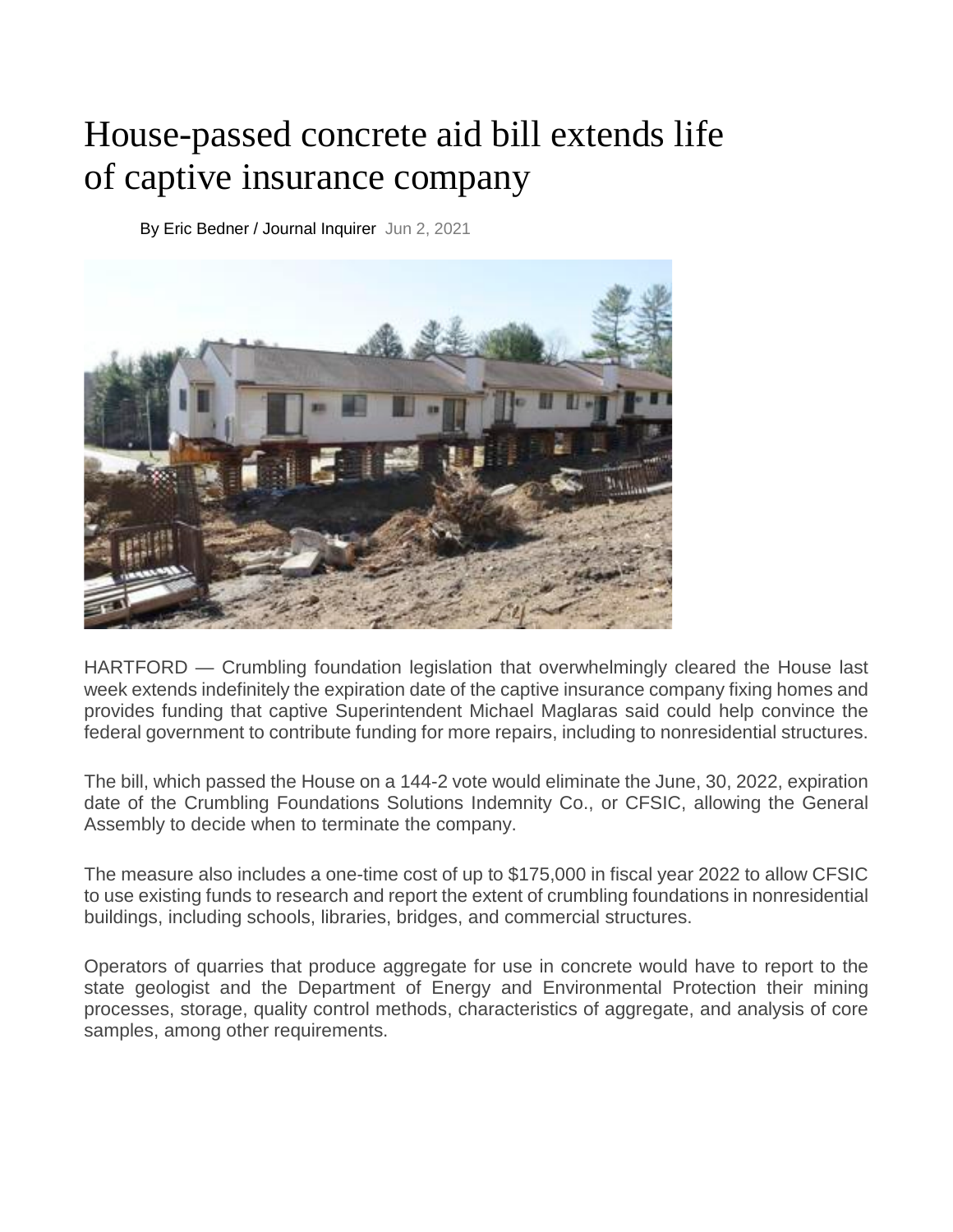The proposal also would prevent municipalities from reassessing a home that had been previously reassessed until a home's foundation has been fixed. Currently, there is a five-year cap on reduced assessments.

The bill awaits action in the Senate before the session adjourns June 9.

"The major, overarching thing that we are rejoicing about here is the removal of the sunset date because that was holding over our heads," Maglaras said, adding that if the company was forced to terminate next summer, he would have to begin winding down CFSIC this October. "That's not going to happen. The first major obstacle has been removed."

While an initial bill called for extending a \$12 annual surcharge on certain homeowner insurance policies to 2041, lawmakers compromised and left the current expiration date at the end of 2029.

CFSIC is expecting roughly \$10.6 million in funding from the surcharge next fiscal year, according to Maglaras.

Along with the roughly \$95 million CFSIC is expecting to receive in surcharge funds over coming years, Maglaras is working with lawmakers to secure another \$100 million in \$20 million installments in bonding over five years.

"If I get another \$100 million, this problem is off the plate of state government," he said. "It's done. We'll fix it."

Maglaras said there is \$175,000 included in the bill that would enable CFSIC's engineers to quantify the nonresidential structures that are affected, and he hopes it would lead to a definitive scope of the crisis that could then be brought to the federal government.

He noted that with President Joe Biden's focus on infrastructure, a clear representation of the facts could motivate action on the federal level.

"It will get us to the point where we stop talking about rumor," Maglaras said. "With hard facts, we can start to approach the federal government. … That's our ticket."

If federal funding were to come, he said he is hopeful that CFSIC would be the entity to administer assistance and fix all affected structures.

"We'll deliver everything we delivered on the residential side," Maglaras said.

"This is really important for us to understand the state of the nonresidential buildings that might be suffering from the same problem that our homes in our districts and areas are suffering from," Rep. Jamie Foster, D-Ellington, said.